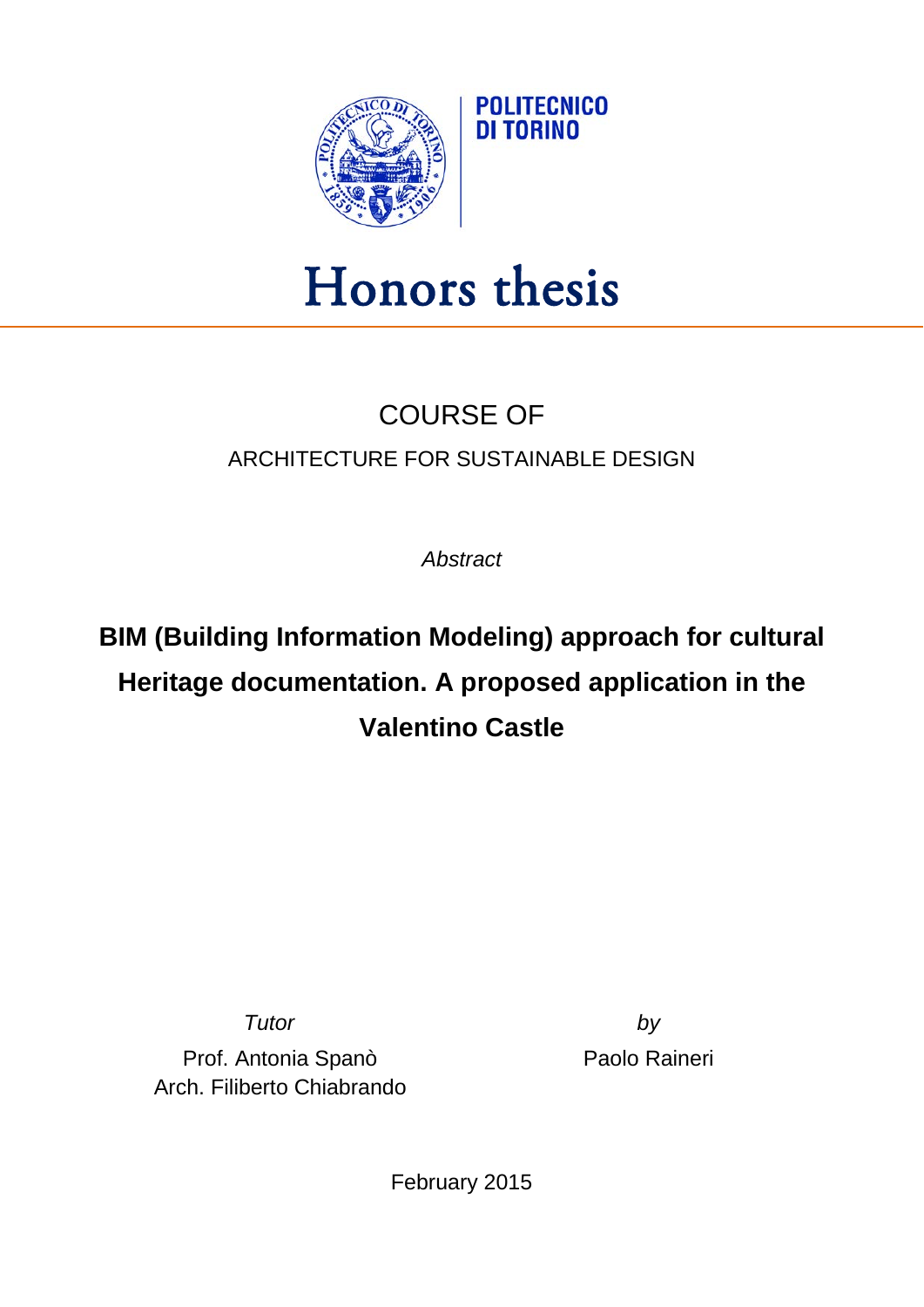The aim of this work is to provide a contribution to the critical metric documentation for an historical and architectural interest asset using next-generation technologies, and thus to evaluate the potential of the same in a land of such high interest to the whole community of specialists dealing with the conservation of cultural heritage.

\_\_\_\_\_\_\_\_\_\_\_\_\_\_\_\_\_\_\_

The methodology used is called BIM (Building Information Modeling), which involves the construction of a three-dimensional model of analysed asset which go to accompany different kinds of information.

BIM technology, although born to support with a computer system the entire building process, from design to construction control until the realization of the artifact, was used in order to document and analyse an existing building: in this case it is therefore more appropriate to mention HBIM (Historical Building Information Modeling).

The asset taken into account is the Castle of Valentino in Turin, one of the symbols of the city and seat of the architecture of the Polytechnic University; more precisely, we were occupied with the study of local places in the first basement, currently destined for stores and depots, but that in the past were the reception rooms of the palace.

With this work we wanted to experience the integration between a survey carried out by using tools and more advanced techniques in the field of architectural survey and the virtual reconstruction of the product made by a parametric modeling program that works in BIM and allowing therefore to manage within a single database the 3D model and the information associated with it.

Given the complexity of the elements making up the premises to detect and above all their current condition of partition and the presence of plant and countertops, to return the data in the most realistic way possible, it was necessary to perform scans using a Laser Scanner, tool that it allows to obtain a point cloud, of which it is possible to know the 3D coordinates, so as to obtain spatial data of the rooms.



**Figure 1: Point cloud of detected locals**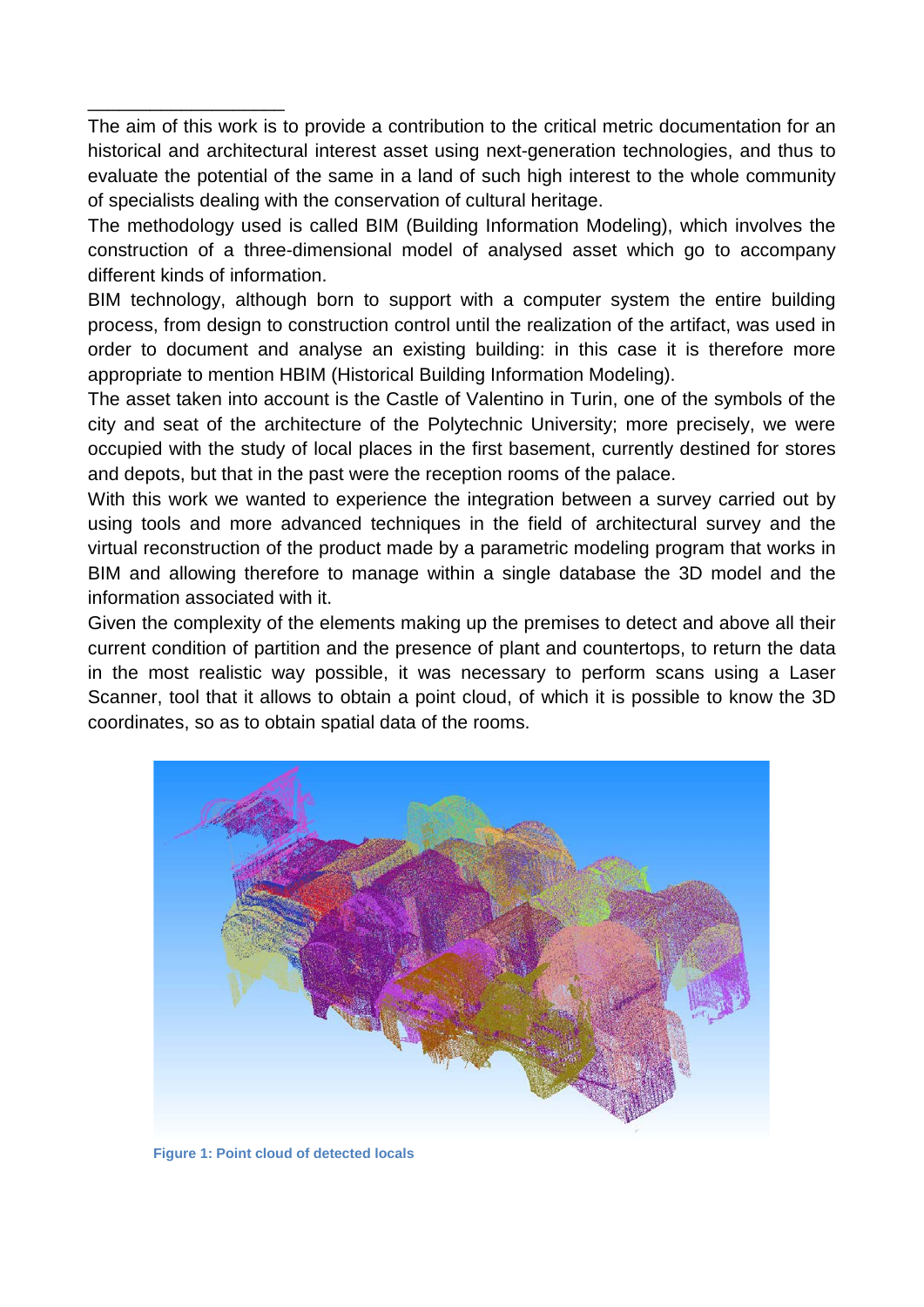As for three-dimensional modeling, used software was Autodesk Revit Architecture, which is mainly used for the design of new buildings, therefore allows modeling of the building elements derived from today's mass production of housing, so managed by well-defined rules and parameters. Since Revit doesn't allow recreating elements directly acting on a point cloud, it has opted for a traditional modeling.

Through software specifically designed to support the processing stage of 2D data from point clouds (Pointcab), from point cloud obtained by survey it was possible to extract the projections on cloud from any direction, for use as graphic support to get classic architectural designs, plant and section, in AutoCAD.

Using these two-dimensional elaborate, to rebuild with Revit elements of the detected environments were adopted modeling techniques making simplifications to created objects, taking into account the limitations in the program in terms of modeling of complex elements and looking for solutions that make it possible to obtain a result closer to the original shape of the elements; these simplifications have not however compromise the conformation of the premises or of individual items, but simply allowed to be as realistic as possible.



**Figure 2: Locals modeled with Revit Architecture**

The feature that allows to differentiate a BIM from any 3D model concerns the possibility to associate information to created elements: these may relate to any aspect which affects the life cycle of a structure. In our case, we focused on information about the alleged period of realization of the elements and information on the state of preservation. Given its